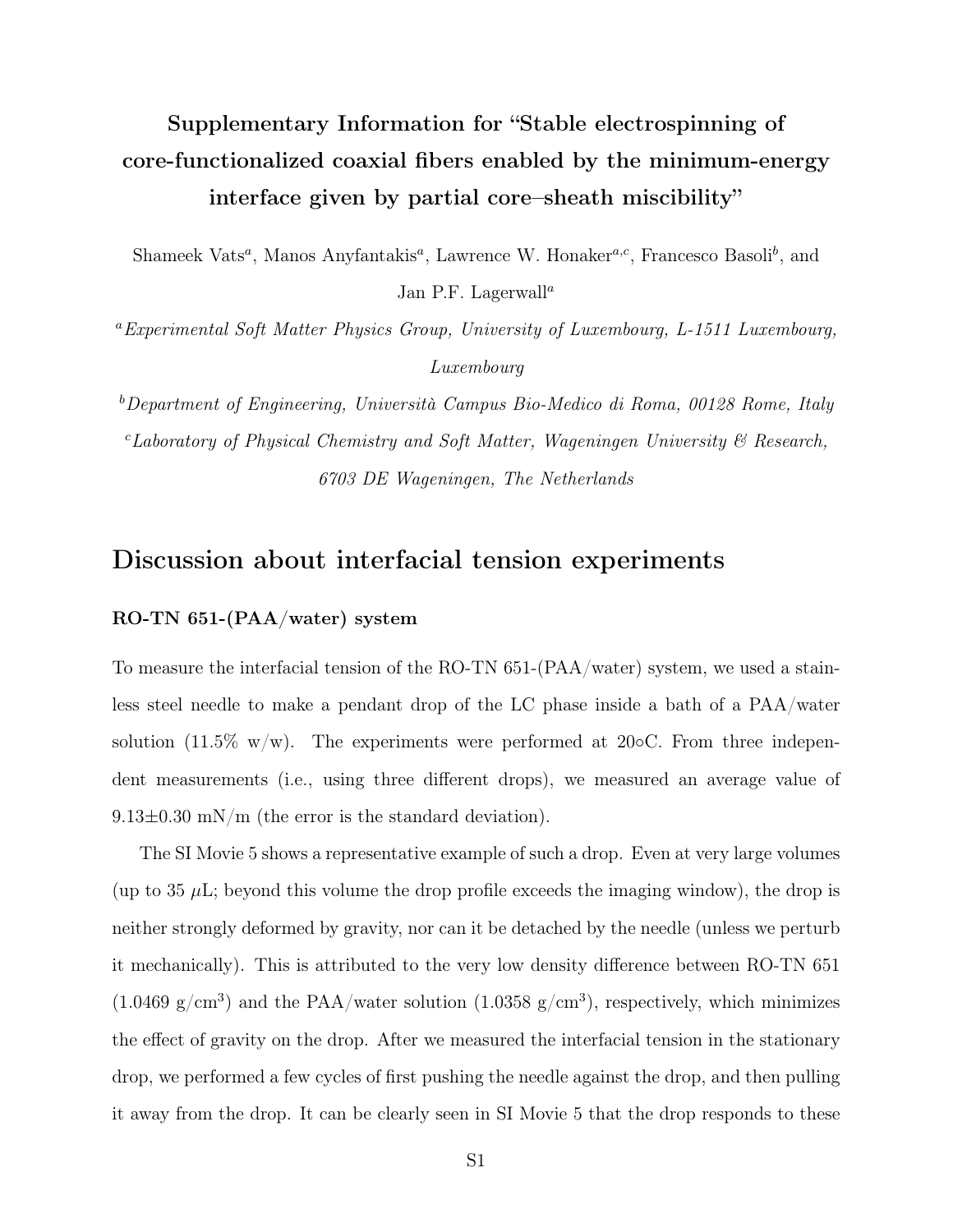perturbations by quickly relaxing into its equilibrium quasi-spherical shape, indicating that 9 mN/m is indeed a significant (albeit generally low) interfacial tension.

#### RO-TN 651-(PAA/ethanol) system

To perform interfacial tension experiments with the RO-TN 651-(PAA/ethanol) system, we used a stainless steel needle to create a pendant drop of the LC phase inside a bath of a PAA/ethanol solution (10.0% w/w). The experiments were performed at 21 $\circ$ C. SI Movie 7 shows the production of LC drops inside the polymer solution bath. Even by employing a very low flow rate  $(0.05 \mu L/s)$ , a stable drop cannot be formed. Instead, a series of small drops connected by a transient LC jet are produced. The LC jet seems to progressively dissolve in the PAA/ethanol solution, leading to individual RO-TN 651 drops that move towards the bottom of the sample cell due to gravity. Interestingly, drops that come into contact do not coalesce (within the time of the experiment), indicating some extent of stabilization, presumably by PAA chains adsorbing onto the LC-polymer solution interface. In addition, the ejected drops seem to slightly increase in size as they sediment. This suggests that swelling of the LC drop due to ethanol diffusing into its interior might take place. This is further supported by the observation that the drop-solution interface becomes less well-defined, macroscopically, as seen from the decreasing sharpness of the fluid boundary. This qualitative picture is in accordance with the phase behavior of the RO-TN 651-(PAA/ethanol) system (Fig.4) that shows that the two phases are fully miscible at very low ethanol concentrations; the pendant drop experiment described here is analogous to this case, considering that we have droplets with volumes on the order of microliters inside a bath with volume on the order of a few milliliters.

Even if we stop dosing the LC after a first drop is formed, this drop does not remain stable; the LC keeps flowing, even though there is no external pressure imposed on the syringe. The inability to make a stationary drop prevents us from measuring the equilibrium interfacial tension of the RO-TN 651-(PAA/ethanol) system. SI Movie 6 shows the early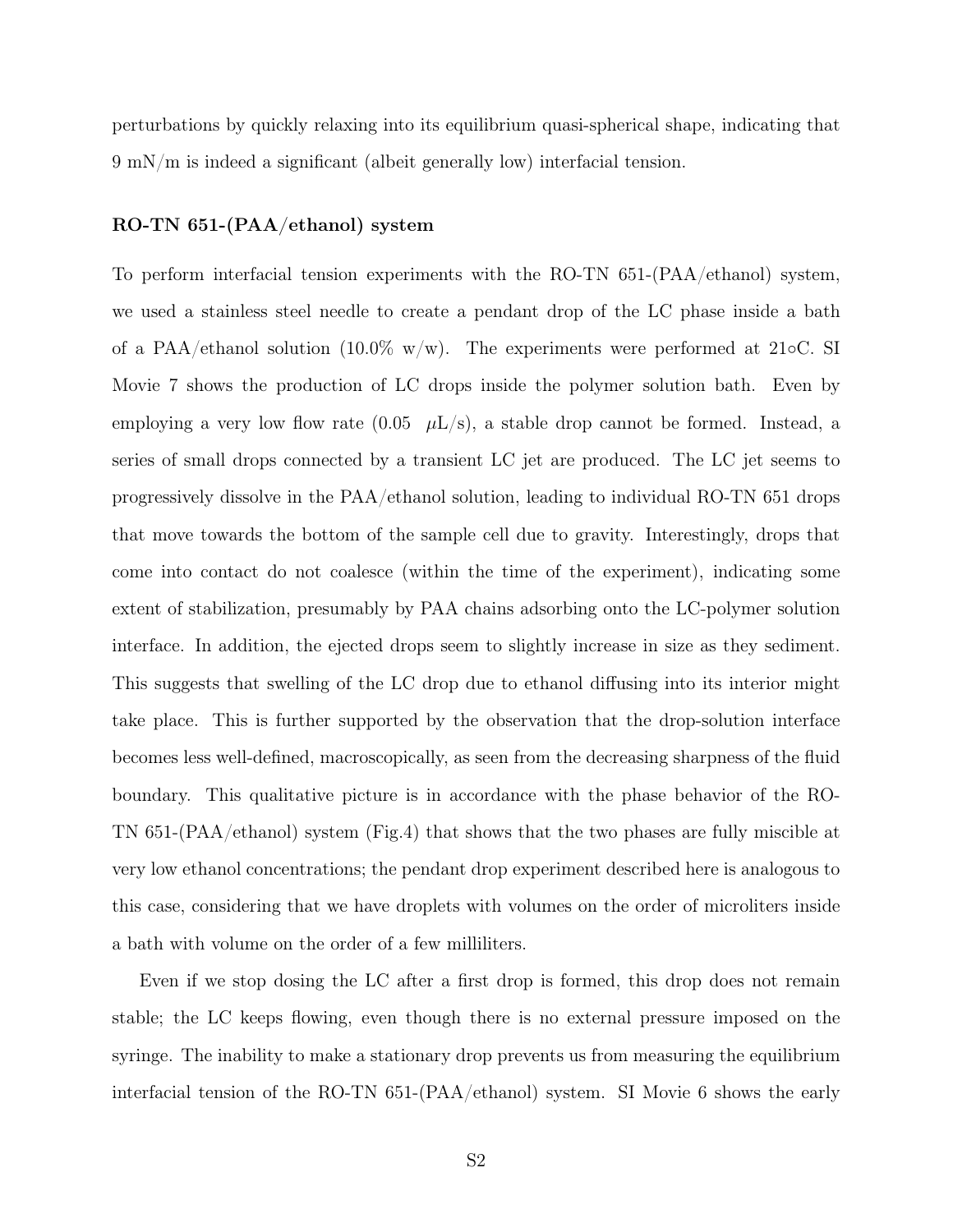stage of the formation of a LC drop, under the optimum conditions we identified (target drop volume 1  $\mu$ L, flow rate 0.1  $\mu$ L/s); higher flow rates led to a pronounced ejection of LC drops connected by a LC jet, whereas lower flow rates resulted in the case where the LC drop is not in full contact with the whole orifice of the needle. Under these experimental conditions, a well-defined drop can be formed, which is followed by the formation of a second drop that is however highly non-spherical (due to the broken jet created in its front). Fig. S1 shows snapshots from the formation of the first drop, with  $t = 0$  s corresponding to the time where the first image of the shown series was recorded. Clearly, the drop shape analysis cannot give reliable interfacial tension values because the pendant drop is not stationary (pendant drop tensiometry requires a stationary drop, the shape of which is dictated by the balance of surface tension and gravity). Despite this fact, we show in Fig. S1 fits of the drop profile; as can be seen, we can fit reasonably well the shape of the pendant drop recorded in the first two images (i.e., 0 and 0.46 s), while the fitting becomes worse for longer times. Although the calculated, transient interfacial tension values (about  $3 \text{ mN/m}$ ) cannot be trusted absolutely, we get an idea about their order of magnitude; they are very low. This picture of a diminishing interfacial tension between the RO-TN 651 and the PAA/ethanol phases is consistent with what would one expect for an interface formed by two phases consisting of the same chemical constituents, but at different compositions.

#### (RO-TN 651/ethanol)-(PAA/ethanol) system

To conduct interfacial tension experiments with the (RO-TN 651/ethanol)-(PAA/ethanol) system, we used a stainless steel needle to make a pendant drop of the ethanol-containing LC phase inside a bath of a PAA/ethanol solution  $(10.0\% \text{ w/w})$ . The experiments were performed at 21C. A few problems that prevent the formation of a well-defined, stable pendant drop of LC are shown in SI Movie 8. First, as the LC phase is pushed through the needle, a soft, solid-like phase of irregular shape emerges first. We believe this is highly concentrated (and perhaps gelled) PAA/ethanol solution that was previously left at the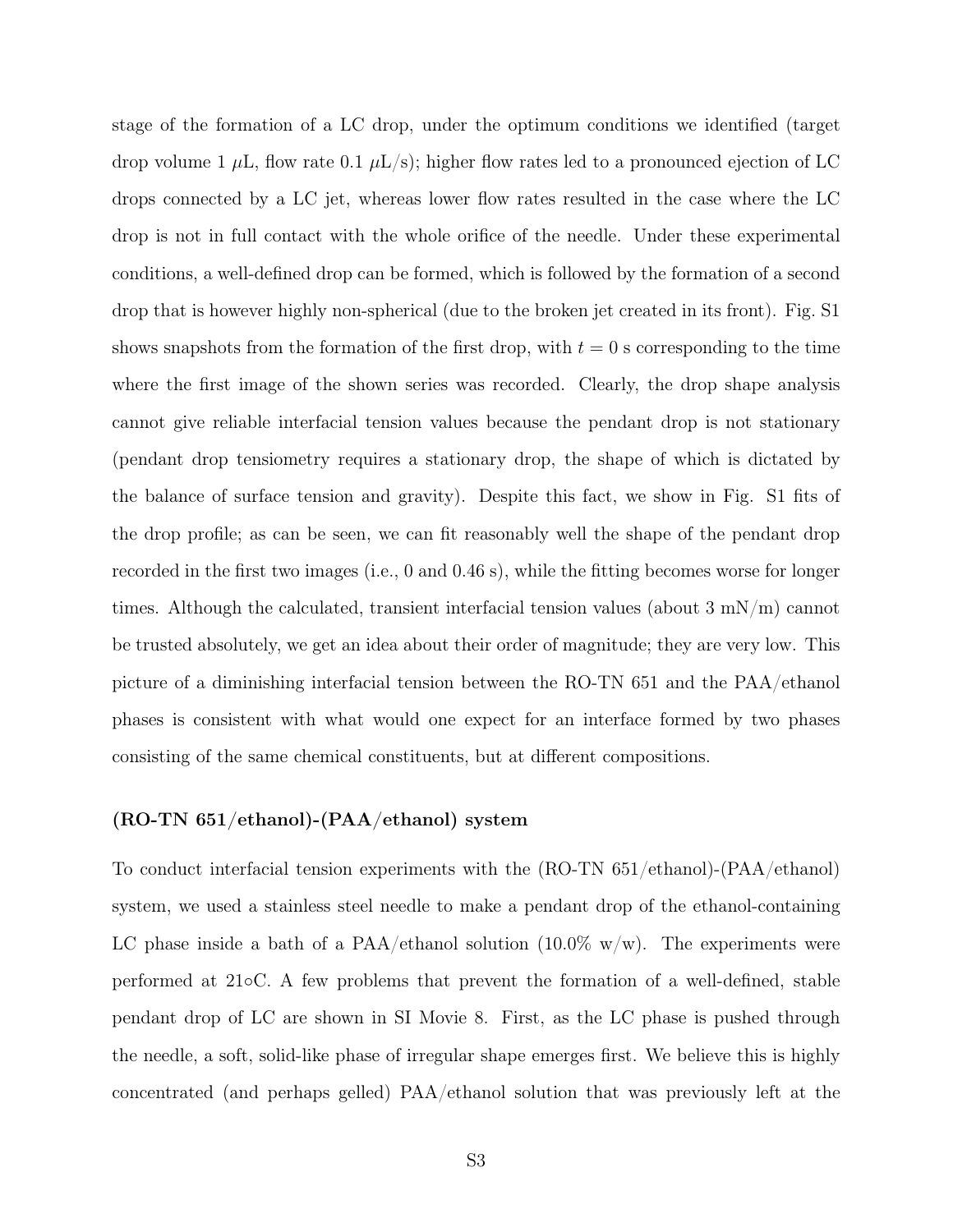opening of the needle. This can be due to drying of a portion of this solution that was left at the tip of the needle while it is removed from the solution bath in order to be cleaned. Without this cleaning cycle, we are not able to form a pendant drop at all. Furthermore, as more LC is flushed through the needle, an irregularly shaped LC drop emerges which surrounds the solid-like polymer solution phase. At longer times, and with more LC emerging from the orifice, more drops are formed that are initially separated from the first LC drop before they eventually merge to form a large, irregularly-shaped LC drop. The difficulty in merging, in conjunction with the irregular shape of the LC-polymer solution interface (which is nevertheless well-defined), suggests that the LC phase is stabilized by the polymer solution, presumably by PAA chains adsorbing onto the fluid interface. While interesting, these observations clearly show that pendant drop tensiometry is not an appropriate method to measure the interfacial tension of this highly complex system.



Figure S1: Snapshots of the interfacial tension measurements using pendant drop technique of ROTN 651 to a solution of  $10\%$  w/w PAA in anhydrous ethanol. These still frames are extracted from SI movie 6, the outer diameter of the stainless steel needle used for the measurements is 0.51 mm.

# Electrospinning Parameters

Table S1 gives the electrospinning parameters used in the experiments.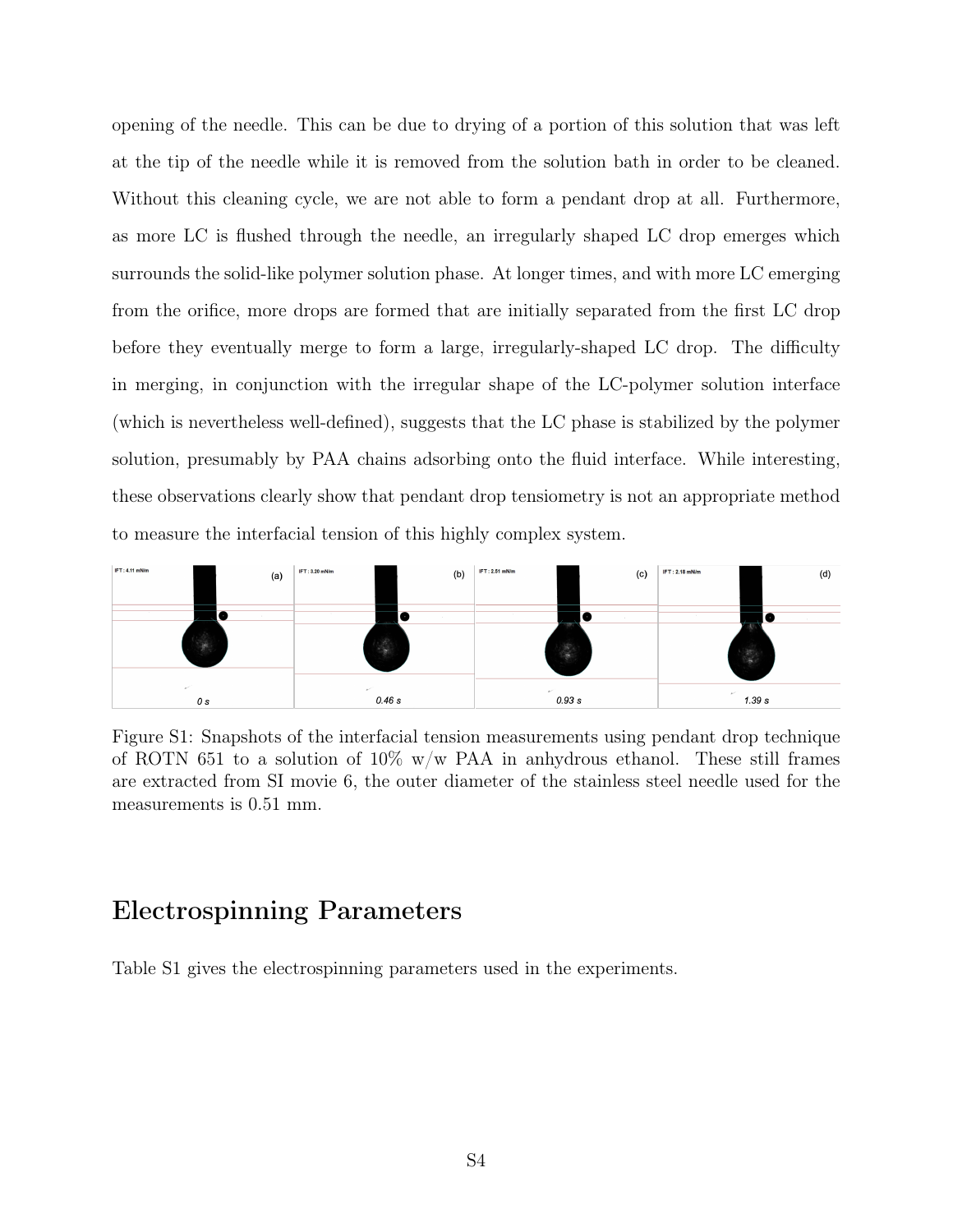|                     |                                              | Relative         | Temperature | Distance   | Voltage | Flow rate<br>(ml/h) |      |
|---------------------|----------------------------------------------|------------------|-------------|------------|---------|---------------------|------|
|                     |                                              | Humidity( $\%$ ) | (0 C)       | $\rm (cm)$ | (kV)    |                     |      |
| Sheath              | Core                                         |                  |             |            |         | Sheath              | Core |
| $11.5\%$ w/w PAA in | $RO-TN$ 651                                  | 25               | 22.6        | 15         | 9.8     | 5.1                 | 0.24 |
| water               |                                              |                  |             |            |         |                     |      |
| $10\%$ w/w PAA in   | $RO-TN$ 651                                  | 24               | 22.1        | 15         | 6.9     | 19.68               | 0.24 |
| anhydrous ethanol   |                                              |                  |             |            |         |                     |      |
| $10\%$ w/w PAA in   | $10\%$ w/w anhydrous<br>ethanol in RO-TN 651 | 36               | 22.6        | 15         | 5.4     | 15.3                | 0.42 |
| anhydrous ethanol   |                                              |                  |             |            |         |                     |      |

Table S1: Electrospinning parameters and conditions.

## SI Videos

SI Movie 1: Movie of the Taylor cone recorded during electrospinning RO-TN 651 as core and an aqueous solution of  $11.5\%$  w/w PAA as sheath. The outer diameter of the spinneret needle is 1.7 mm and the electrospinning parameters and conditions are listed in the Table S1. This movie corresponds to Figure 3.

SI Movie 2: Movie of the Taylor cone recorded during electrospinning RO-TN 651 as the core and a solution of  $10\%$  w/w PAA in anhydrous ethanol as sheath. The outer diameter of the spinneret needle is 1.7 mm and the electrospinning parameters and conditions are listed in the Table S1. This movie corresponds to Figure5.

**SI Movie 3**: Movie of the Taylor cone recorded during electrospinning of  $10\%$  w/w anhydrous ethanol in RO-TN 651 core and a solution of  $10\%$  w/w PAA in anhydrous as sheath. The outer diameter of the spinneret needle is 1.7 mm and the electrospinning parameters and conditions are listed in the Table S1. This movie corresponds to Figure 6.

**SI Movie 4:** Movie of the Taylor cone during electrospinning of  $10\%$  w/w THF in RO-TN 651 as the core and a 10% w/w SBS in THF, as sheath solution. The outer diameter of the spinneret needle is 1.7 mm. This movie corresponds to the Figure 7.

SI Movie 5: Interfacial tension measurement using pendant drop technique with a drop of RO-TN 651 immersed in a bath of aqueous solution of  $11.5\%$  w/w PAA. The flow rate of the pendant drop is  $0.5 \mu L/s$  and the diameter of the stainless steel needle used is  $0.51 \text{ mm}$ .